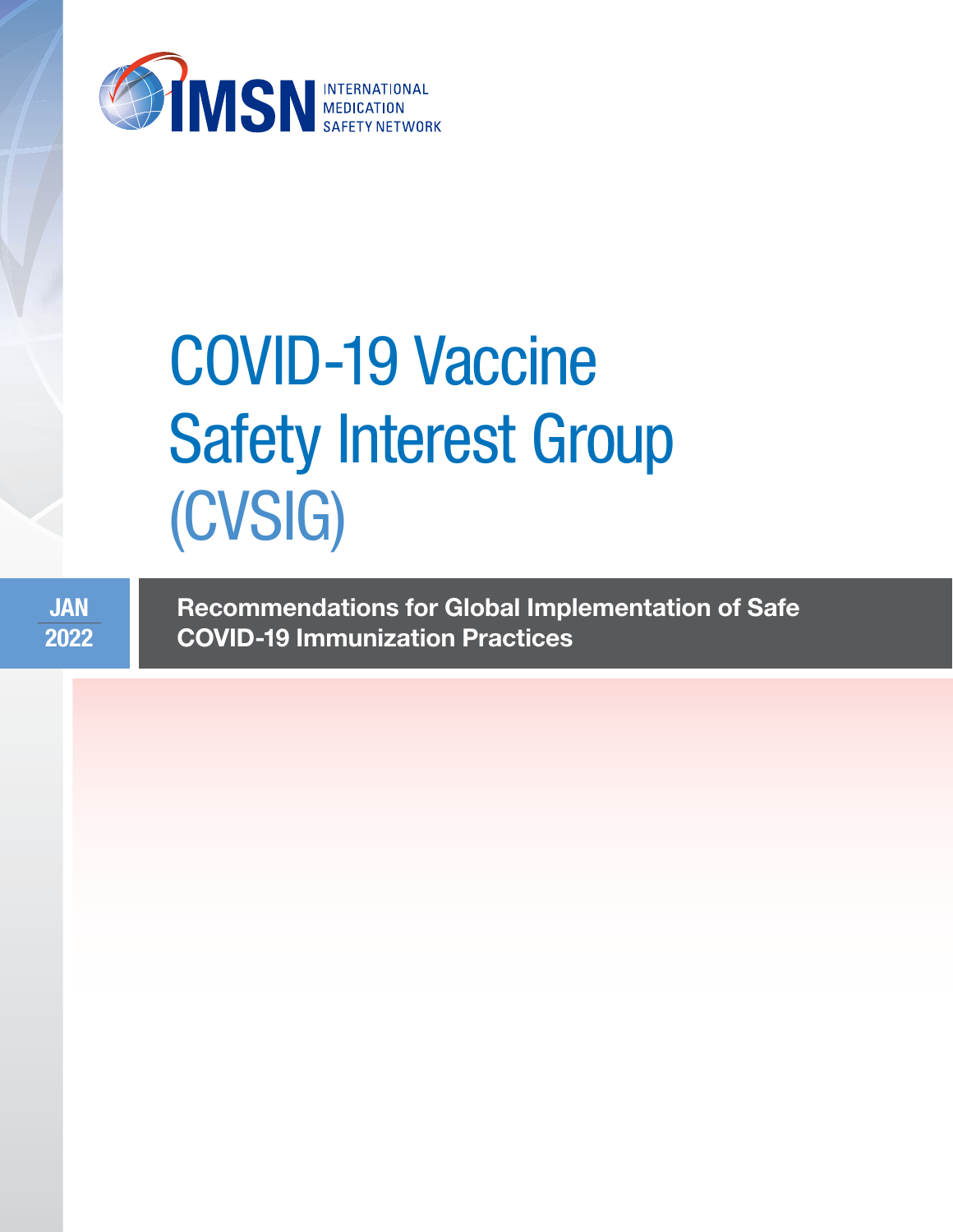# **Introduction**

In late 2019, the first cases of a novel human coronavirus disease 2019 (COVID-19)\* were reported in Wuhan, Hubei Providence, China.

Caused by the severe acute respiratory syndrome coronavirus 2 (SARS-CoV-2)\*, this public health concern was recognized in January 2020, by the World Health Organization (WHO) naming this highly-contagious, rapidlyspreading outbreak under the acronym COVID-19, and two months later, COVID-19 was declared a pandemic.<sup>1</sup>

In early 2020, worldwide measures were put in place to stop the spread of the virus. Social distancing, masking, proper hand hygiene and travel restrictions were enacted. Rather quickly, stay-at-home lockdown rulings were enforced worldwide. The need for a vaccine was evident. With unprecedented multinational collaboration and expedited development, the first human trials of a vaccine to protect against COVID-19 began in March 2020.<sup>2,3</sup>

During the fall of 2020, as the world waited in anticipation for the emergency use/conditional marketing authorization of COVID-19 vaccines, members of the International Medication Safety Network (IMSN) began to discuss safety issues that might impact global immunization roll out efforts with regard to the knowledge on vaccination errors already gathered by the IMSN and its members.4

With the goal of sharing experience and learning from member countries to address COVID-19 vaccine safety issues, the IMSN Executive Committee formed the IMSN COVID-19 Vaccine Safety Interest Group (CVSIG) in February 2021. The two primary objectives of the initiative were to address issues encountered by members during global vaccine rollout and to create a guiding document of experience-based safety recommendations.

#### International Medication Safety Network

The International Medication Safety Network (IMSN) is an international network of safe medication practice centers established with the aim of improving patient safety. This is achieved by operating medication error reporting programmes and producing guidance to minimize preventable harms from medicine use in practice. IMSN promotes safer medication practice to improve patient safety internationally.

For more information: [www.intmedsafe.net/about/](https://www.intmedsafe.net/about/)

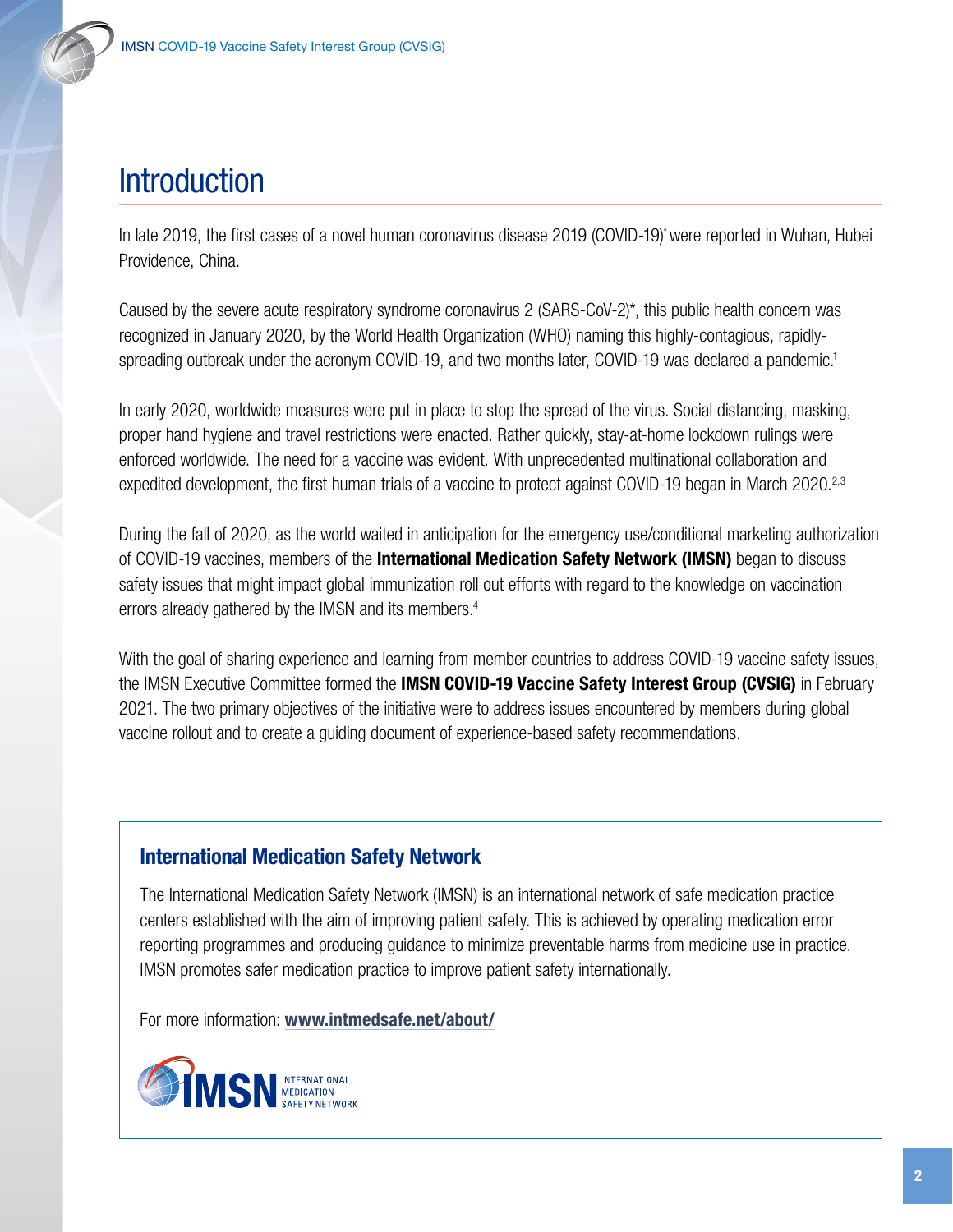# Building a Response to the Different Types of Vaccine-Related Errors

In a series of CVSIG meetings in mid-2021, as vaccination campaigns rolled out, IMSN members shared firsthand experience with a variety of risks, near-misses, errors<sup>^</sup>, and adverse events following immunization with COVID-19 vaccines<sup>5</sup>. These included issues with screening (e.g., wrong age, patients with contraindicated conditions), storage (e.g., inappropriate storage temperature, confusion and mis-selection resulting from storage near other vaccines or monoclonal antibodies), preparation (e.g., serial errors for vaccines needing a two-step reconstitution process, diluent errors including incorrect diluent volume or no dilution, dosing errors including wrong dose, no dose, expired dose), administration (e.g., shoulder injury related to vaccine administration, wrong time interval for second dose or third dose, syringe and/or needle malfunction or misuse leading to underdose, wrong vaccine, wrong drug, wrong route of administration, accidental exposure), and monitoring (e.g., missed second or third doses). IMSN members also provided a pharmacovigilance overview of adverse events following immunization reported with COVID-19 vaccines.

In addition, the approach to errors has evolved over the course of COVID-19 vaccination campaigns (for example, intervals between doses, authorized ages, authorized doses, and recommended vaccines).

The following safety recommendations were developed based on the collective experience and learning from IMSN member countries and should be considered for implementation in global COVID-19 immunization efforts. The recommendations shared below follow the vaccine use process and address errors occurring during each stage.





While these safety recommendations are targeted for the COVID-19 global immunization campaign, many will also apply to the prevention of errors in other vaccination efforts.

#### **References**

- Officially named severe acute respiratory syndrome coronavirus 2 (SARS-CoV-2) by the International Committee on Taxonomy of Viruses (ICTV)
- $\land$  A vaccine error is any preventable event that may cause or lead to inappropriate use of the vaccine or patient harm. Centers for Disease Control and Prevention. https://www.cdc.gov/vaccines/covid-19/clinical-considerations/covid-19-vaccines-us. html#Appendix-A
- 1. Centers for Disease Control and Prevention, COVID-19 Timeline [www.cdc.gov/museum/timeline/covid19.html,](http://www.cdc.gov/museum/timeline/covid19.html) accessed 12/28/21
- 2. National Institutes of Health U.S. National Library of Medicine, ClincalTrials.gov, accessed 12/28/21
- 3. World Health Organization International Clinical Trials Registry Platform (ICTRP) [www.who.int/clinical-trials-registry-platform](http://www.who.int/clinical-trials-registry-platform), accessed 12/28/21
- 4. International Medication Safety Network (IMSN) Position Statement on Safer Design of Vaccines Packaging and Labelling 2015 [https://www.intmedsafe.net/imsn-advocacy/imsn-advocacy-for-vaccine-safety/2015-imsn-position-statement-on-safer-design-of](https://www.intmedsafe.net/imsn-advocacy/imsn-advocacy-for-vaccine-safety/2015-imsn-position-statement-on-safer-design-of-vaccines-packaging-and-labelling/)[vaccines-packaging-and-labelling/](https://www.intmedsafe.net/imsn-advocacy/imsn-advocacy-for-vaccine-safety/2015-imsn-position-statement-on-safer-design-of-vaccines-packaging-and-labelling/)
- 5. Aggregated analysis by CVSIG members; see full list of CVSIG presenters in the Acknowledgements and Disclosures section of this document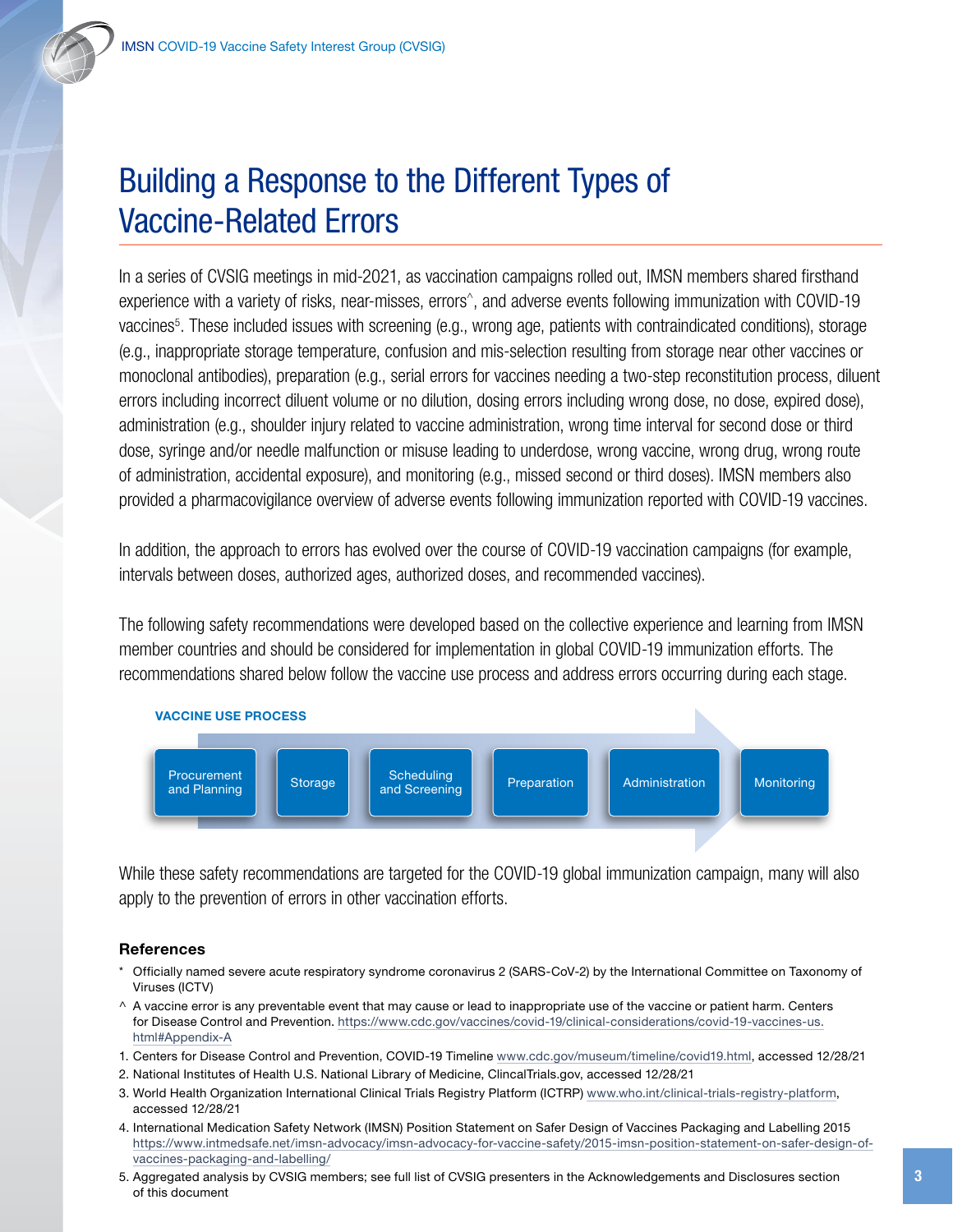

- Communicate the quantity of vaccine to be delivered and its approximate arrival time to the receiving staff to ensure the facility is prepared (e.g., staff and storage space) to accept the shipment
- When preparing for vaccination clinics, ensure adequate vaccine doses and vaccine preparation and administration supplies (e.g., diluent, syringes, antiseptic, adhesive bandages, vaccination cards) are available based on the anticipated number of people to be vaccinated
- Follow a first in, first out inventory management method for vaccines and plan for end of clinic doses to minimize vaccine waste
- Communicate who is eligible to receive vaccines in a clear, well-defined, and widely-available vaccine roll out plan and guidance document

# Storage

- Plan for appropriate storage of vaccines taking into consideration the volume of inventory to be kept on hand, the required storage temperature(s) and equipment and transportation needs
- Ensure consistent maintenance of cold chain storage units (e.g., refrigerators and freezers)
	- Monitor and record storage temperatures daily
	- For refrigerator or freezer storage, check and record the minimum and maximum temperatures at the start of each day and check the current temperature each time vaccines are accessed
	- Consider use of remote cold chain storage temperature monitoring with temperature excursion alerts
		- Identify personnel responsible to remotely monitor devices and those who should receive emergency notification should equipment fail
		- Provide maintenance of remote monitoring systems, as appropriate
	- Take appropriate action anytime vaccine storage temperatures are out of range
- Maintain proper storage conditions for vaccines during transportation and distribution including minimization of product movement within containers
- Store vaccines in a manner that avoids confusion with other medications, other vaccines, or other concentrations of the same brand vaccine
- Store each batch of the same vaccine according to validity date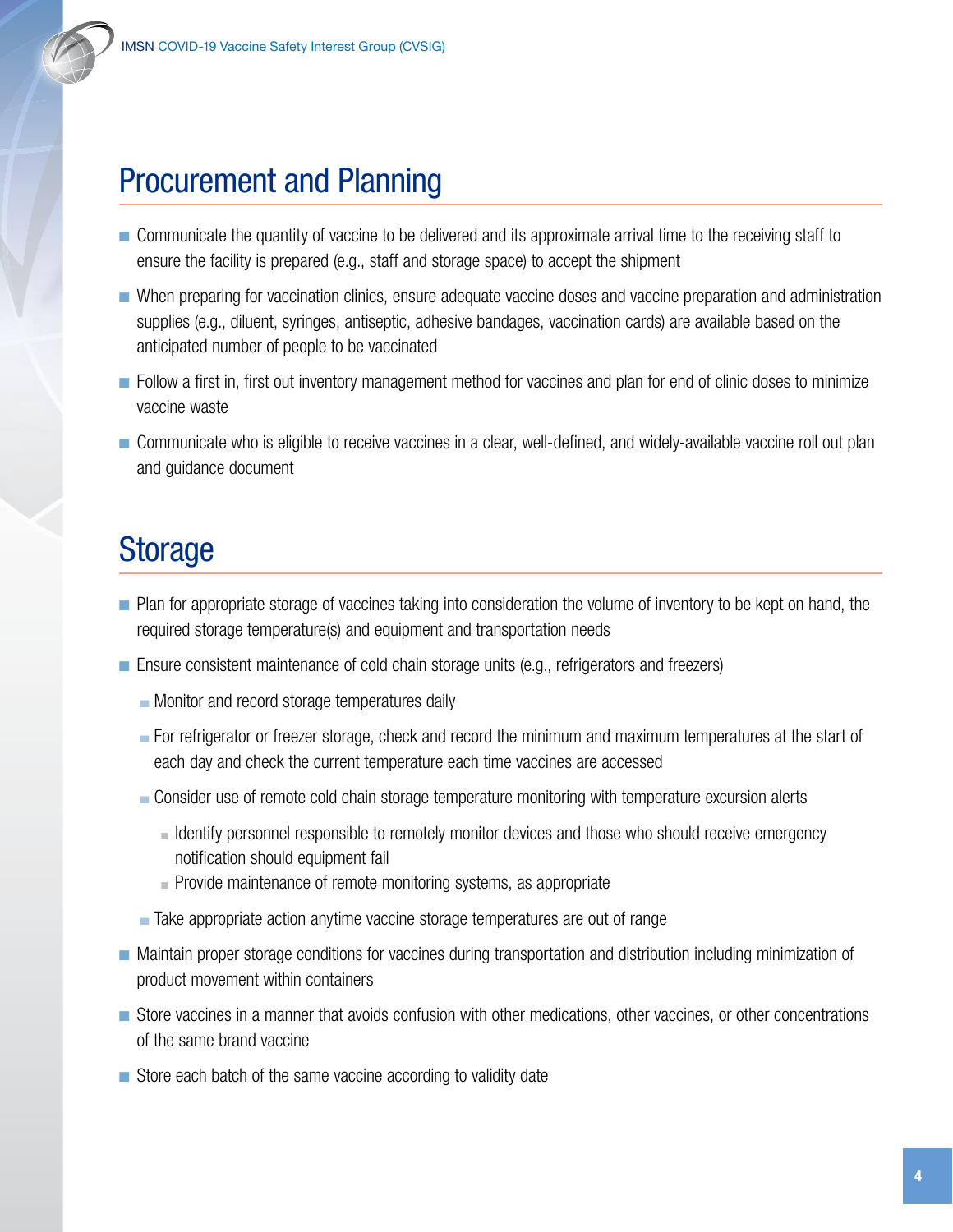# Scheduling and Screening

- During appointment booking, screen patients for vaccine eligibility based on contraindications, patient age, time/ interval between doses, and prior vaccinations
- When multiple vaccine doses are required to achieve immunity, ensure patients are appropriately scheduled to receive subsequent doses
- Use multilingual communication, interpreters, and translators, as appropriate when communicating with patients
- Where possible, ensure appropriate facilities for neuro-disability (e.g., mental health and intellectual disability) patients
- When utilizing online vaccine appointment scheduling, provide alternative options for those unable to use or access the online system
- Consider site location and weather conditions when booking appointments
- Prioritize vulnerable patients in the queue

# Preparation and Administration

- Train vaccinators on how to prepare (as required) each dose, including how to use vials, prefilled syringes, and/ or syringes and safety needles and on how vaccines must be administered including the approved route of administration, dose(s), risk for shoulder injury related to vaccine administration and how to prevent it
- Provide both didactic and practical training of staff prior to them showing up for vaccination duties; once at the vaccination site, provide direct, on the job observations of preparation, as appropriate, and administrations prior to allowing immunization staff to work independently
- When possible, have different staff to prepare and label vaccines from those who will administer vaccines

#### Preparation

- Establish a separate, clean, organized, distraction minimized area for vaccine preparation
- When multiple brands of vaccines are in use, restrict to one brand/vaccine type available at each vaccination site, when possible
	- If unable to restrict to one brand/vaccine type per location, provide segregated workspaces for each vaccine type
- When a vaccine requires dilution, apply a label to the vial to indicate that the diluent has been added and include the date of expiry (beyond-use date)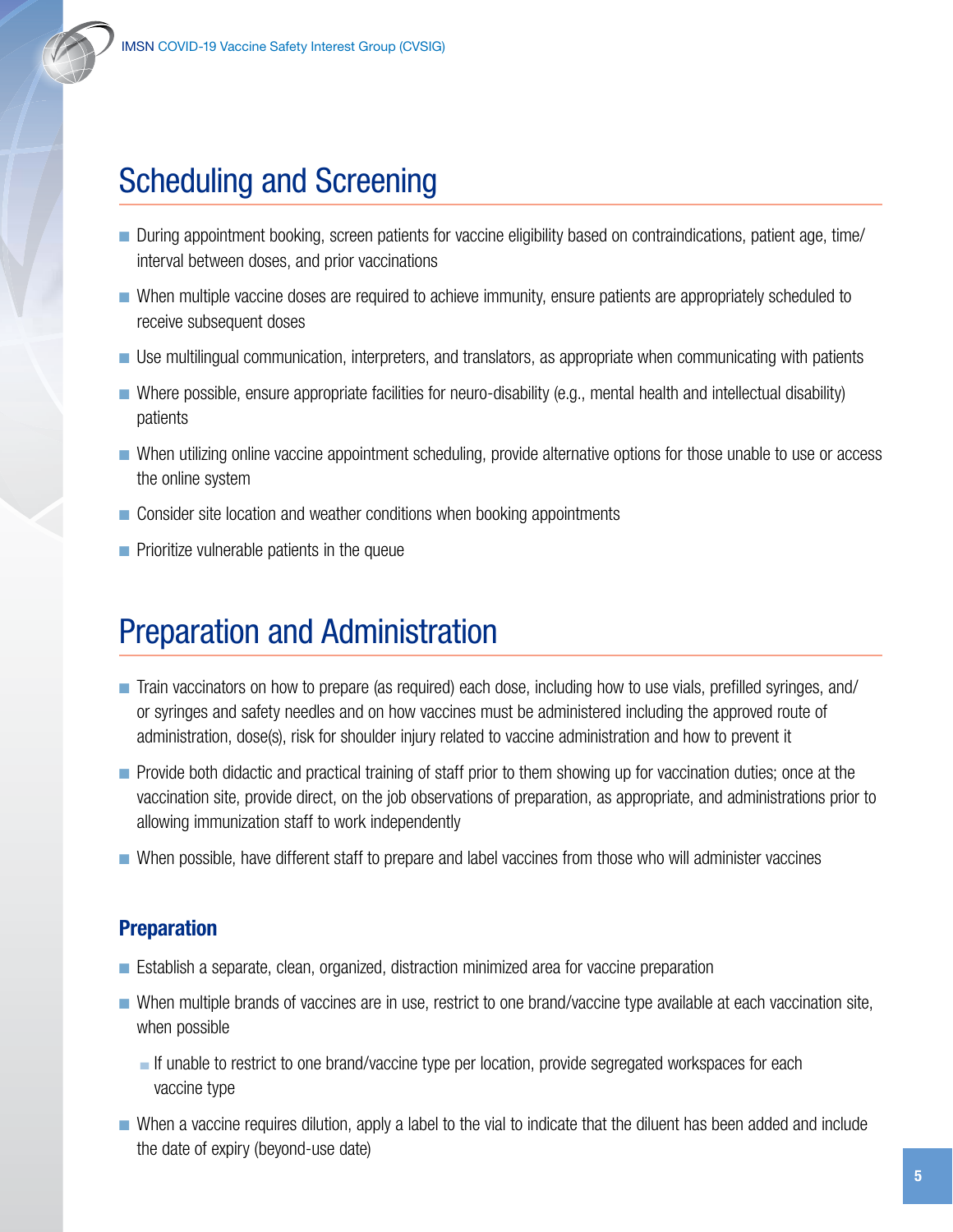- Segregate diluted vaccine vials from those that have not been diluted
- Label each syringe filled with a dose of vaccine drawn from a multi-dose vial, with at a minimum, the name of the vaccine, dose, lot number, and time and date of expiry (beyond-use date), except if they are being prepared and administered immediately thereafter
- During preparation, follow a workflow that supports timely identification of errors
	- For example, working with only one vial at a time, withdraw all doses from the vial and verify the number of filled syringes matches the quantity expected before preparing the next vial of vaccine
	- Store all syringes from one vial together; do not mix syringes from multiple, different vials
	- When possible, have a second person perform a check of the preparation process
- Implement a process that supports easy recognition of patients who may have received a wrong dose/vaccine/ diluent or no vaccine
- When possible, have manufacturers provide vaccines in a ready-to-administer form

#### Administration

- When patients arrive to be vaccinated, identify the patient, and requested vaccine
- Review COVID-19 vaccine eligibility based on vaccine type/brand, patient age, time/interval between doses, and prior vaccinations
- Ensure the patient flow is clearly marked and communicated, and verify that patients understand how to follow the process from intake/waiting room through vaccination administration and monitoring room
- Prior to administration, conduct a visual check of the syringe containing the vaccine to be administered to ensure it contains vaccine (and does not contain only air)
- When possible, involve the patient by asking them to review the information on the labeled syringe or vial as an extra check prior to administration
- Document vaccine administration at the time of administration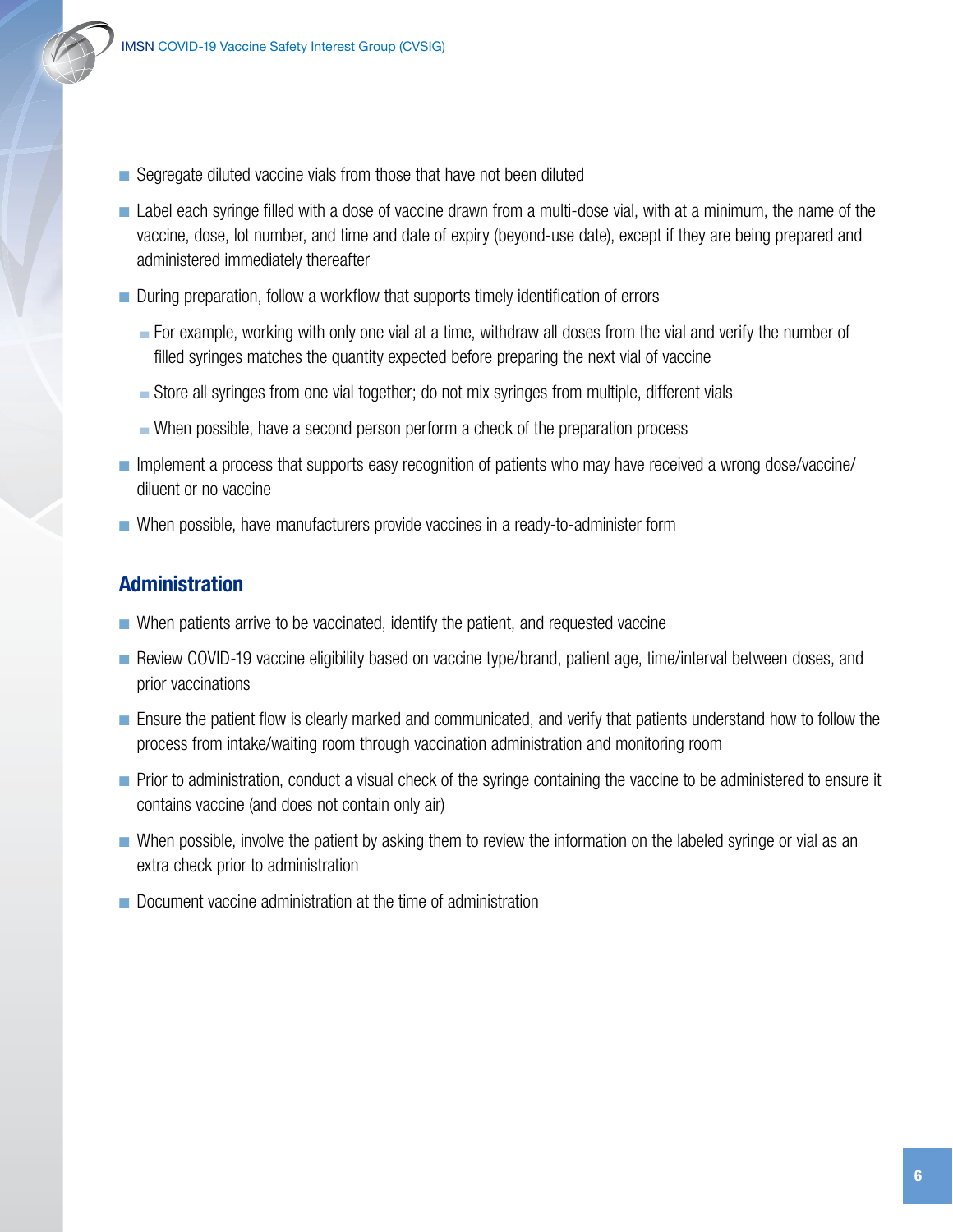## Monitoring and Follow Up

- Require vaccination locations to define and follow guidelines to manage medical emergencies
- Have medications and supplies available in vaccine site locations to treat medical emergencies such as an anaphylactic reaction
	- Ensure medications and supplies intended to treat medical emergencies are stored in a manner that avoids confusion with vaccines and vaccine supplies
- Complete a site risk assessment to proactively identify potential clinical and non-clinical risks
- Provide guidance for the management of preparation and/or administration errors
- Educate patients, family members, and/or caregivers on vaccines, adverse events following immunization and when to seek medical advice
	- Use multilingual communication, interpreters, translators, and use of pictograms, as appropriate when interacting with patients
- Communicate with patients and encourage them to complete the vaccination schedule
- When possible, consider use of a patient-facing app to consult with a physician or schedule an appointment
- As appropriate, provide the patient with documented proof of vaccination, including vaccine type, name, lot number, expiration date, date of vaccination, location of vaccination
	- When possible, consider use of a patient-facing app to store vaccine status which can be used as a "passport to travel" or for other vaccine-required activities and to provide contact tracing to prevent disease spread
- Consider use of SMS (short message service) text messaging to facilitate patient monitoring
- Ensure vaccinators and/or health professionals in vaccination sites are trained in adverse events following immunization (AEFI) management including detecting AEFI, identifying AEFI, reporting AEFI, investigating AEFI and treating patients
- When administering vaccines treat adverse events following immunization as a priority
- Provide training to healthcare practitioners to help them identify potential adverse events following immunization
- Provide a variety of pathways for patients, healthcare practitioners, and those working in emergency care centers to report adverse events following immunization and errors related to use of vaccines
- Include specific patient characteristics, for example, race, age, ethnicity, whether a patient belongs to a specialty population such as indigenous people or those from remote populations, when completing safety reports for vaccines
- Provide additional training in signal detection for those who are analyzing adverse events following immunization
	- Strengthen the pharmacovigilance system to be able to handle the monitoring of adverse events following immunization